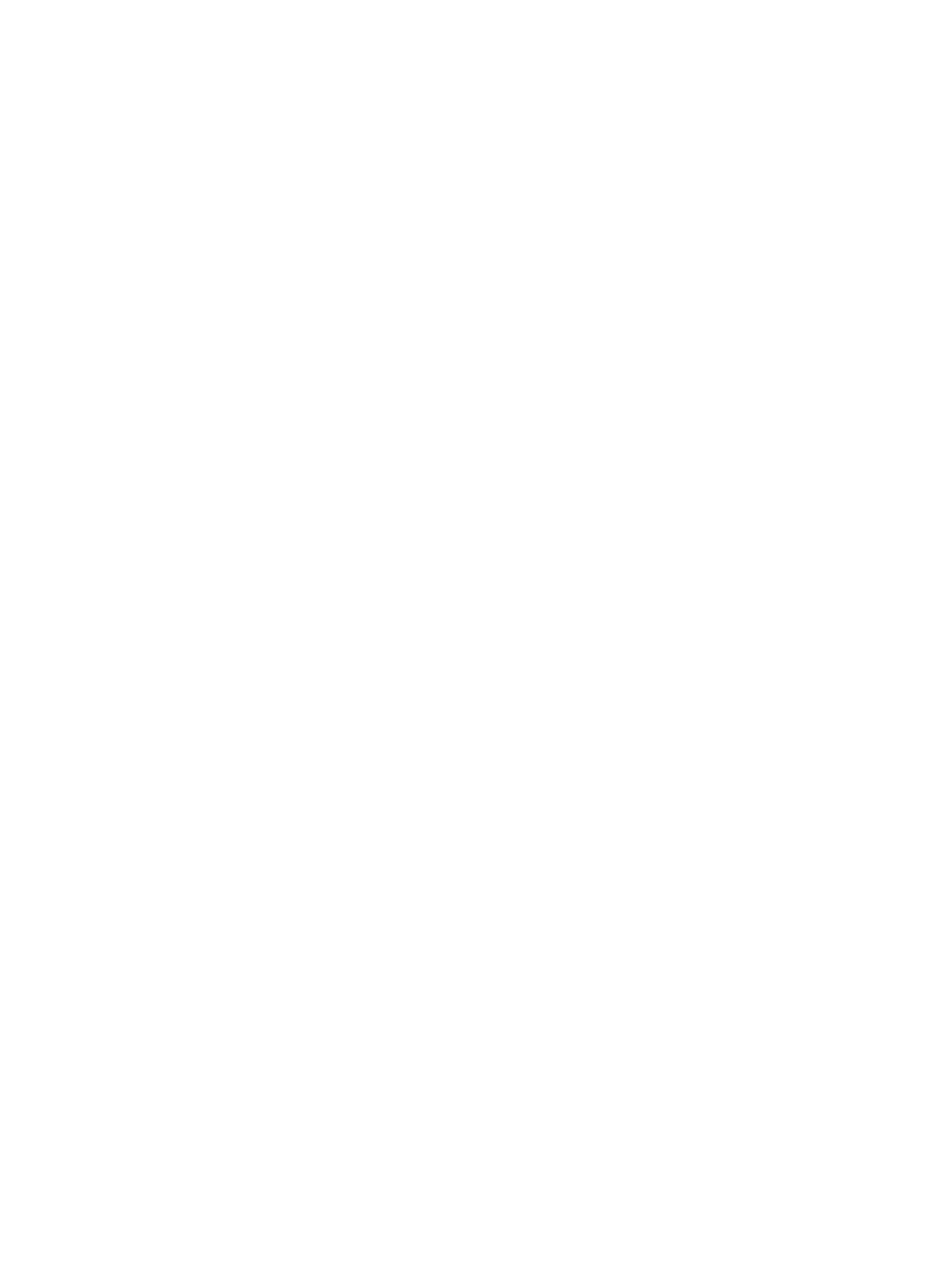Eric Shanfield | ENS.2008.7 | 13'

text by W. G. Sebald and Walter Benjamin

I. Today it is hard to form an even partly adequate idea of the extent of the devastation suffered

by the cities of Germany in the last years of the Second World War… (W. G. Sebald)

II. There is a picture by Klee called *Angelus Novus*. (Walter Benjamin)

III. Speer describes Hitler at a dinner… (W. G. Sebald)

Baritone

2 Violas

*On the Natural History of Destruction* has its origins in an emotional night following a devastating fight with someone I was very close to. Desolate, in the early hours of the morning I pulled from a shelf W.G. Sebald's essays on air war and literature, whose disquieting bleakness and quotidian brutality seemed to match my own feelings at the time, and somehow began to set them to music. The entire piece was written in the hours between midnight and sunrise by hand on manuscript paper, though I barely remember doing it.

In this work an emotionless male voice declaims upon a limited range of pitches made unstable by quarter-tones while two violas numbly repeat phrases broken by the rhythms of the voice. The first movement sets the opening passage by Sebald ruminating on the ways in which people choose to forget pain and destruction, the second dramatizes the famous essay by Walter Benjamin on the angel of history, *Angelus Novus* (as quoted by Sebald), and the last movement sees Speer recalling Hitler's terrible vision of the obliteration of London by his bombers.

This work should be performed in darkness, performers spotlit, violists either flanking the singer at the beginning and at the start of each movement gradually moving away, abandoning him, or starting at the edges of the stage and gradually crowding him until they form a claustrophobic group at the center of the stage.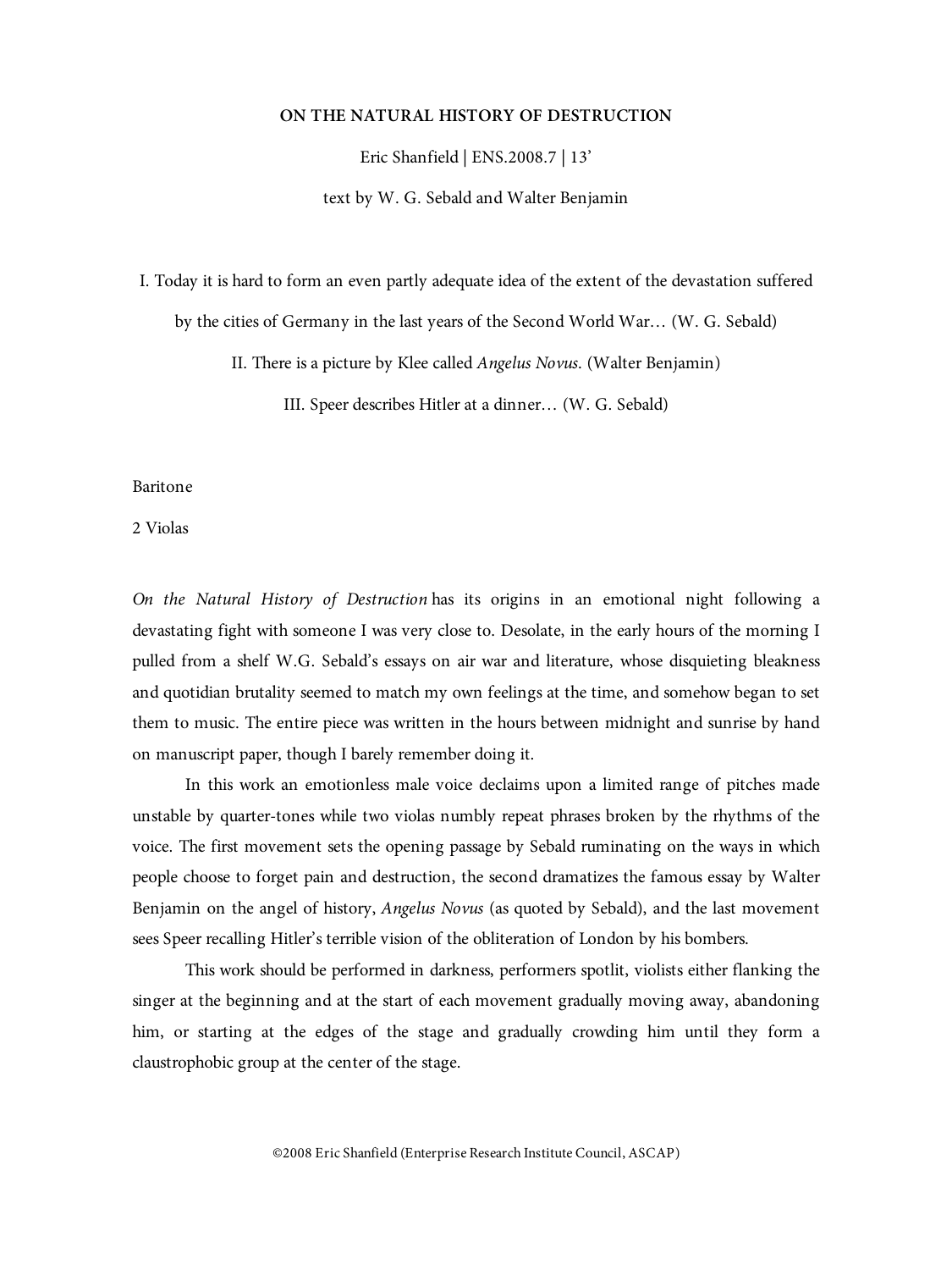#### **ON THE NATURAL HISTORY OF DESTRUCTION** W. G. Sebald (I, III) & Walter Benjamin (II)

#### I

Today it is hard to form an even partly adequate idea of the extent of the devastation suffered by the cities of Germany in the last years of the Second World War, still harder to think about the horrors involved in that devastation. It is true that the strategic bombing surveys published by the Allies, together with the records of the Federal German Statistics Office and other official sources, show that the Royal Air Force alone dropped a million tons of bombs on enemy territory; it is true that of the 131 towns and cities attacked, some only once and some repeatedly, many were almost entirely flattened, that about 600,000 German civilians fell victim to the air raids, and that three and a half million homes were destroyed, while at the end of the war seven and a half million people were left homeless, and there were 31.1 cubic meters of rubble for every person in Cologne and 42.8 meters for every inhabitant of Dresden—but we do not grasp what it actually all meant. The destruction, on a scale without historical precedent, entered the annals of the nation, as it set about rebuilding itself, only in the form of vague generalizations. It seems to have left scarcely a trace of pain behind in the collective consciousness, it has been largely obliterated from the retrospective understanding of those affected, and it never played any appreciable part in the discussion of the internal constitution of our country.

#### II

There is a picture by Klee called *Angelus Novus*. It shows an angel who seems about to move away from something he stares at. His eyes are wide, his mouth is open, his wings are spread. This is how the angel of history must look. His face is turned toward the past. Where we perceive a chain of events, he sees one single catastrophe which keeps piling wreckage upon wreckage and hurls it in front of his feet. The angel would like to stay, awaken the dead, make whole what has been smashed. But a storm is blowing from Paradise; it has got caught in his wings with such violence that the angel can no longer close them. This storm irresistibly propels him into the future to which his back is turned, while the pile of debris before him grows skyward. This storm is what we call progress.

#### III

Speer describes Hitler at a dinner in the Reich Chancellery in 1940 imagining the total destruction of the capital of the British Empire: "Have you ever seen a map of London? It is so densely built that one fire alone would be enough to destroy the whole city, just as it did over two hundred years ago. Göring will start fires all over London, fires everywhere, with countless incendiary bombs of an entirely new type. Thousands of fires. They will unite in one huge blaze over the whole area. Göring has the right idea: high explosives don't work, but we can do it with incendiaries; we can destroy London completely. What will their firemen be able to do once it's really burning?" This intoxicating vision of destruction coincides with the fact that the real pioneering achievements in bomb warfare— Guernica, Warsaw, Belgrade, Rotterdam—were the work of the Germans. And when we think of the nights when the fires raged in Cologne and Hamburg and Dresden, we ought also to remember that as early as August 1942, when the vanguard of the Sixth Army had reached the Volga and not a few were dreaming of settling down after the war on an estate in the cherry orchards beside the quiet Don, the city of Stalingrad, then swollen (like Dresden later) by an influx of refugees, was under assault from twelve hundred bombers, and that during this raid alone, which caused elation among the German troops stationed on the opposite bank, forty thousand people lost their lives.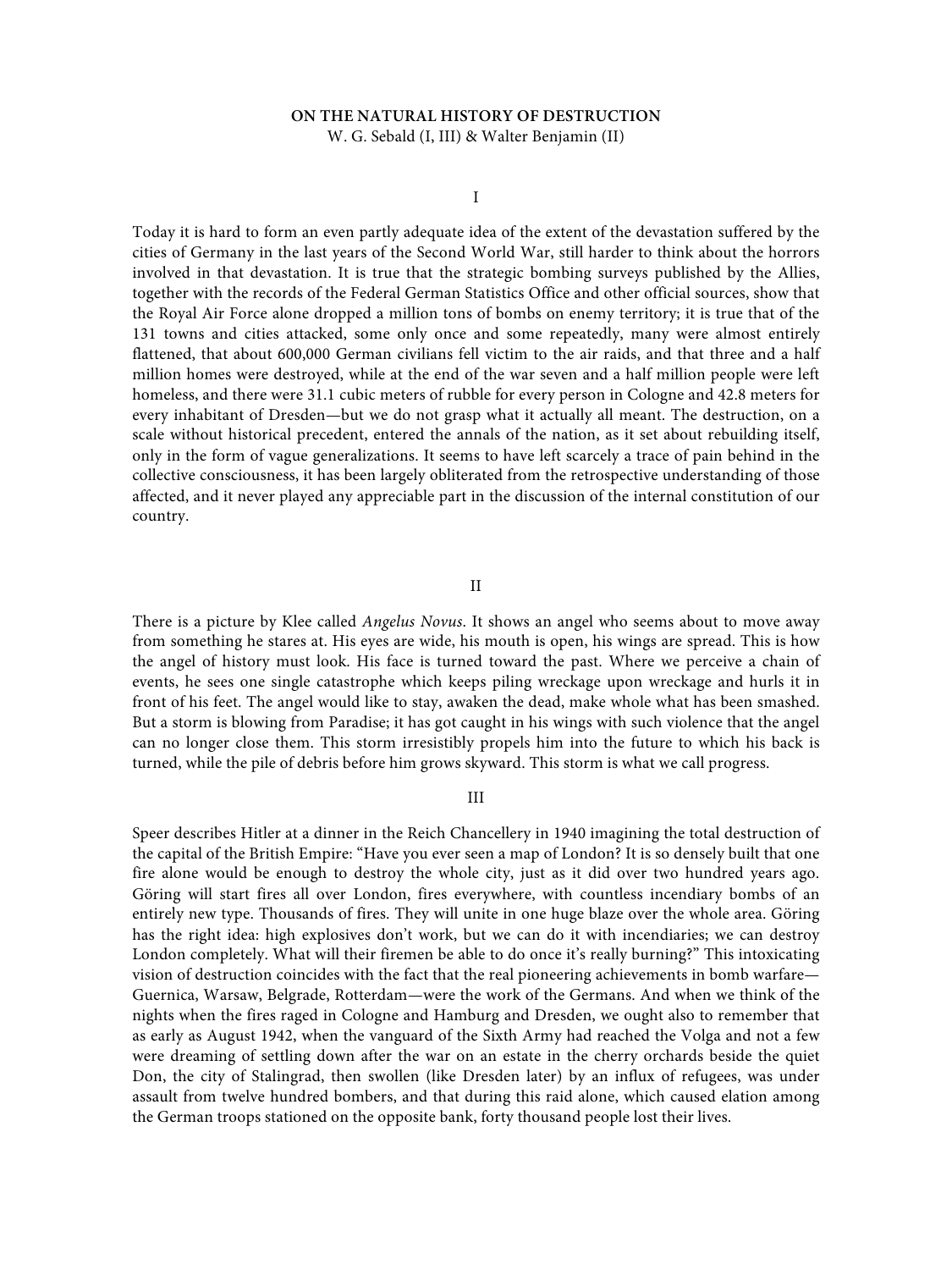I. Today it is hard to form an even partly adequate idea of the extent of the devastation suffered by the cities of Germany in the last years of the Second World War...

W. G. Sebald

Eric Shanfield



Copyright © 2008 Eric Shanfield (Enterprise Research Institute Council, ASCAP)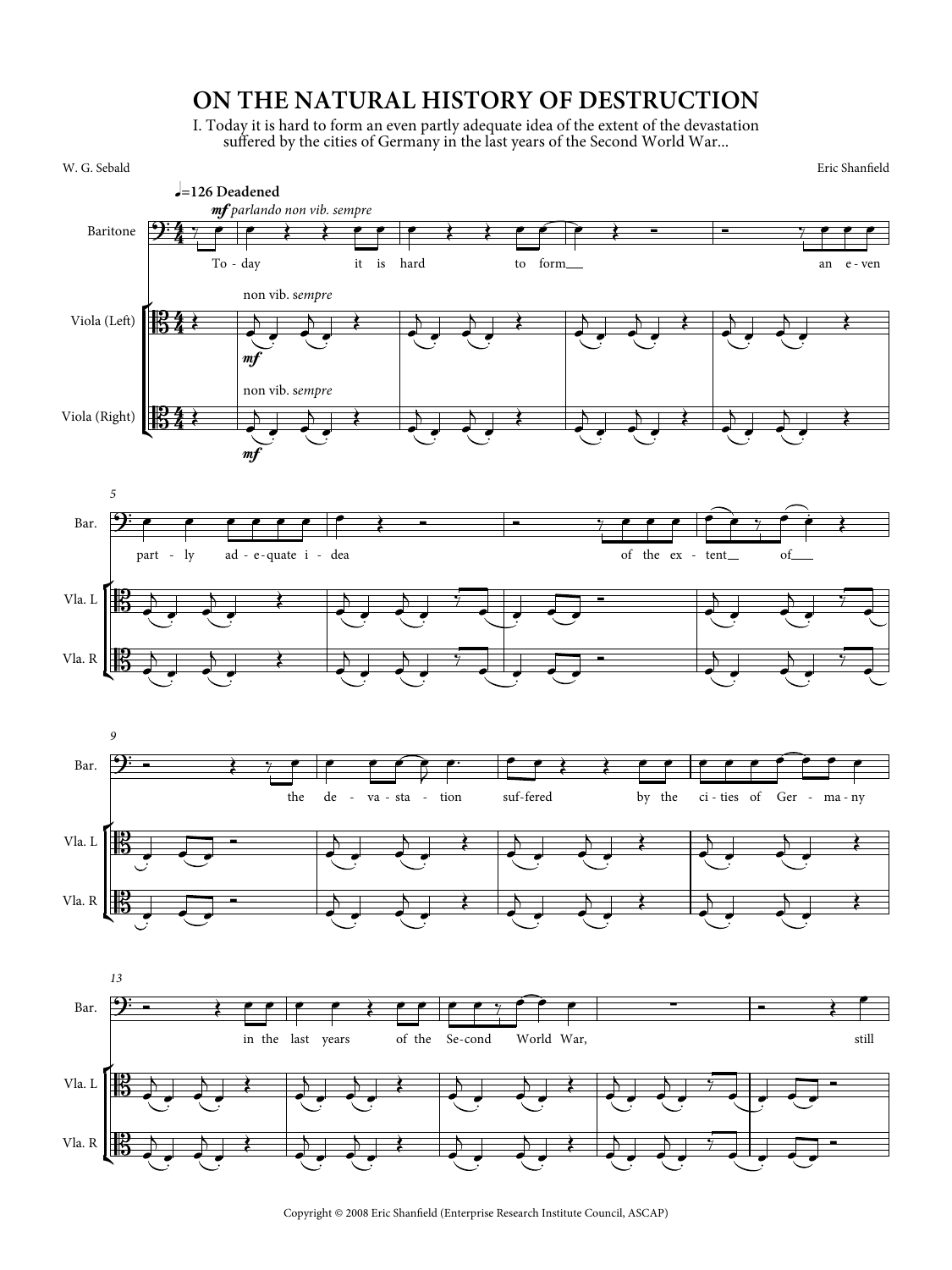





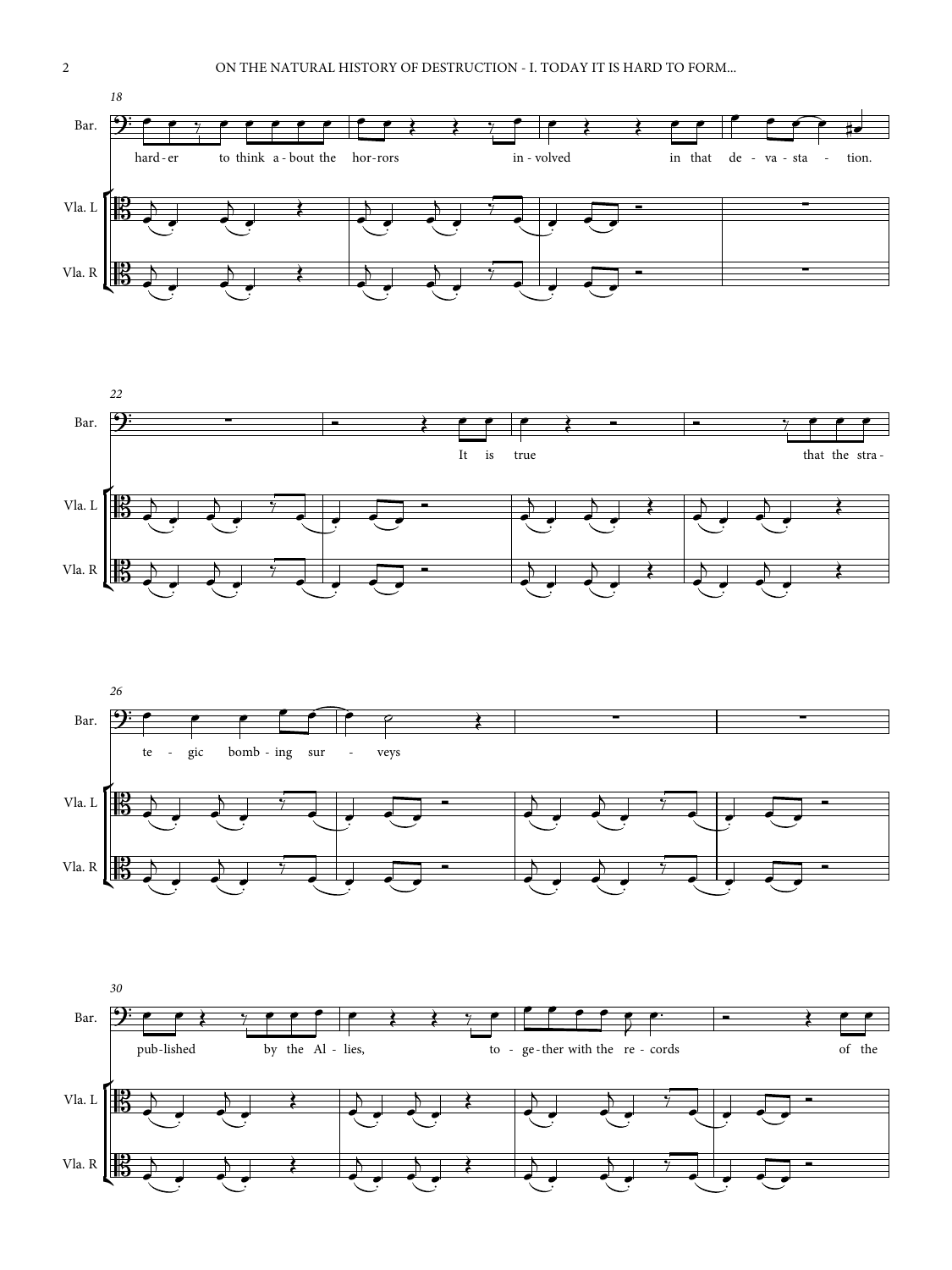





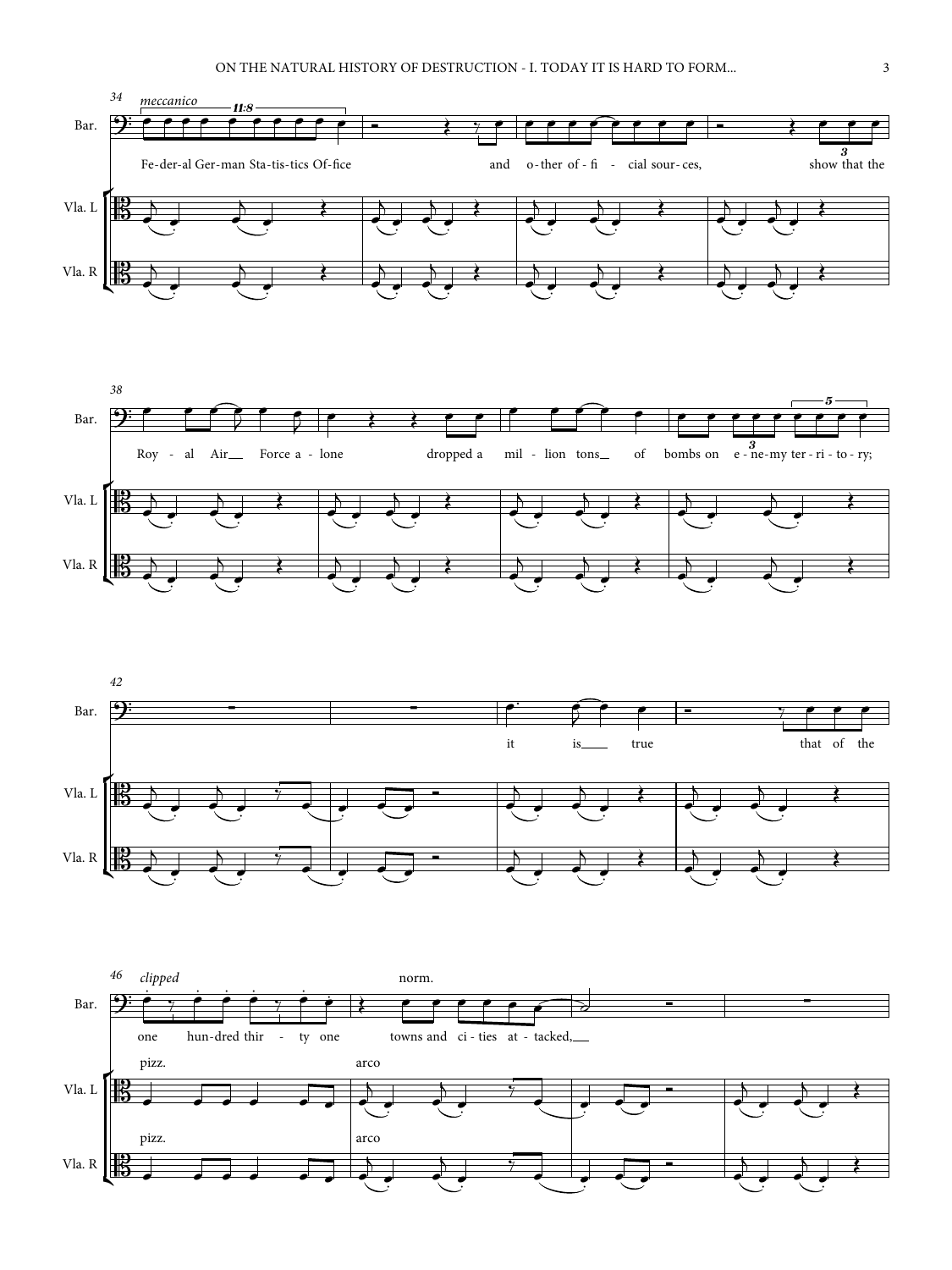





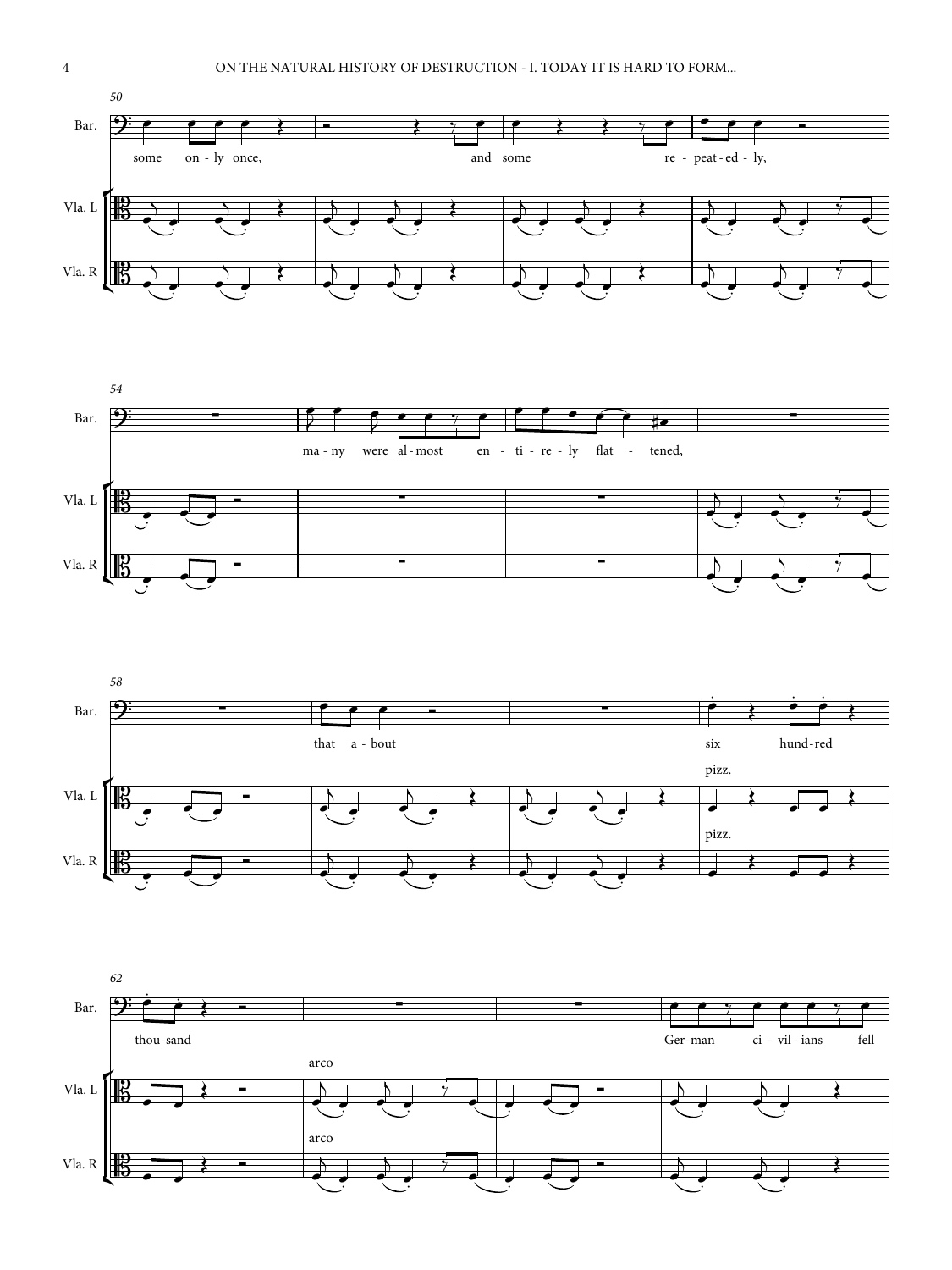





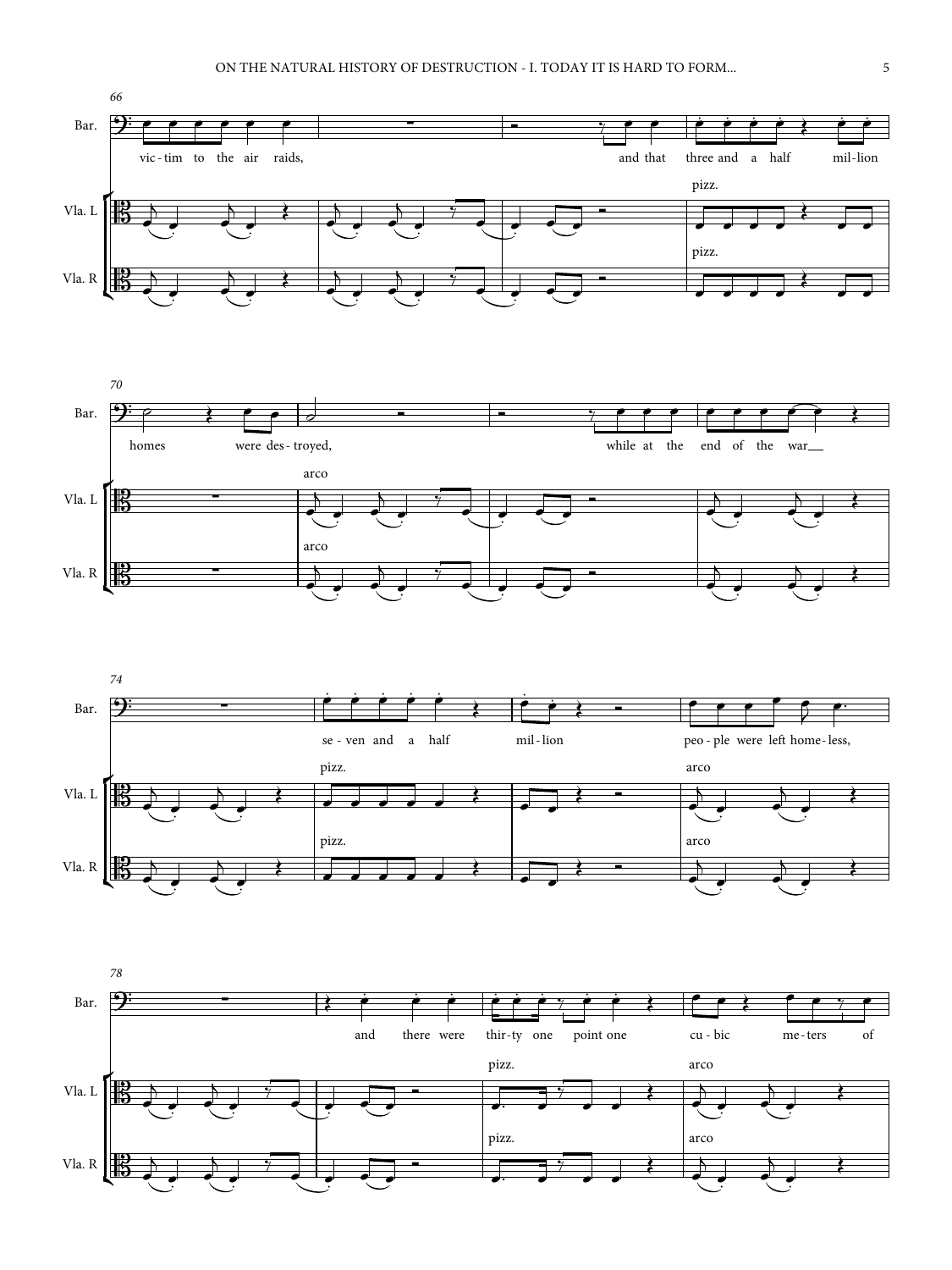





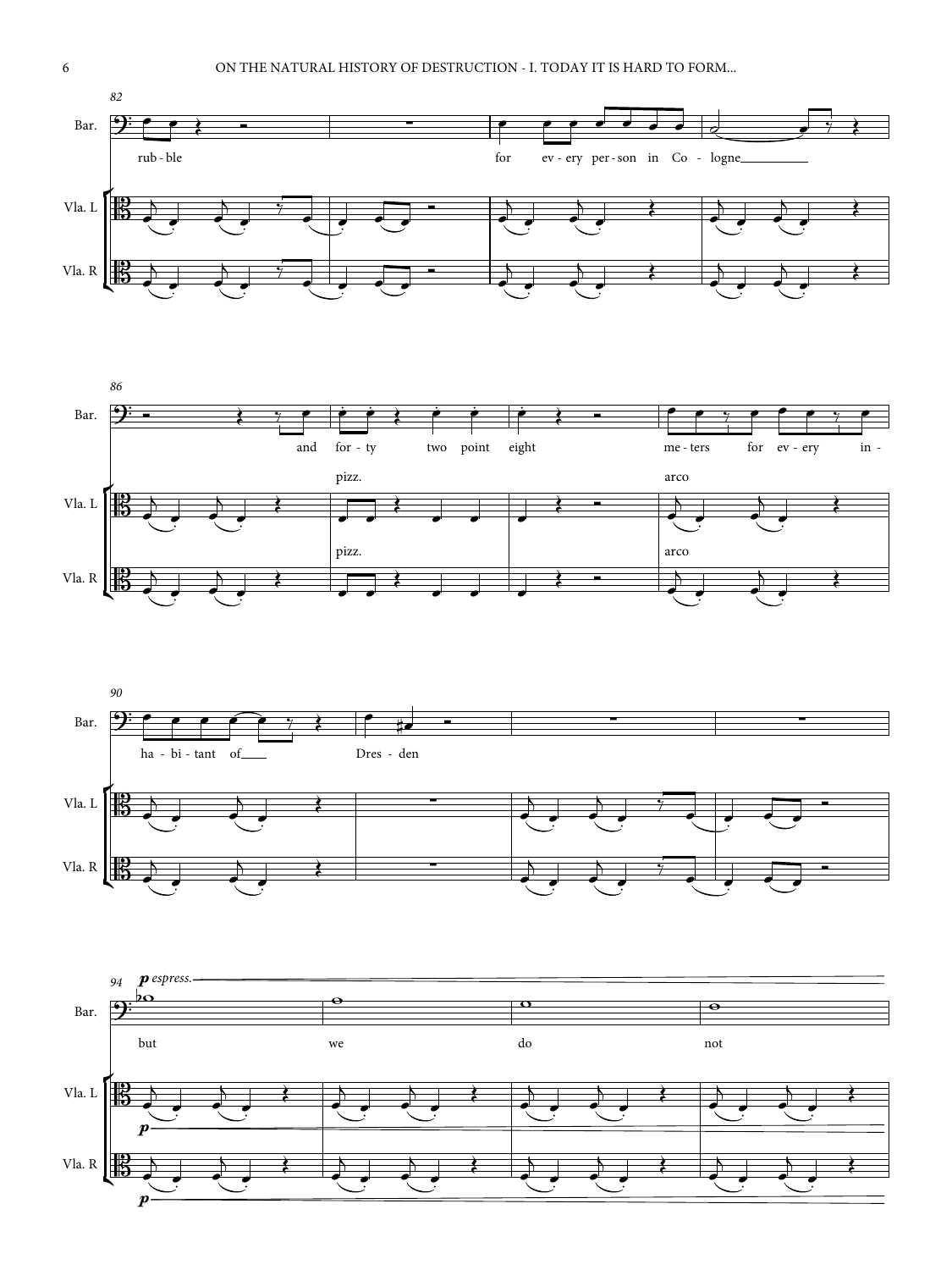ON THE NATURAL HISTORY OF DESTRUCTION - I. TODAY IT IS HARD TO FORM...







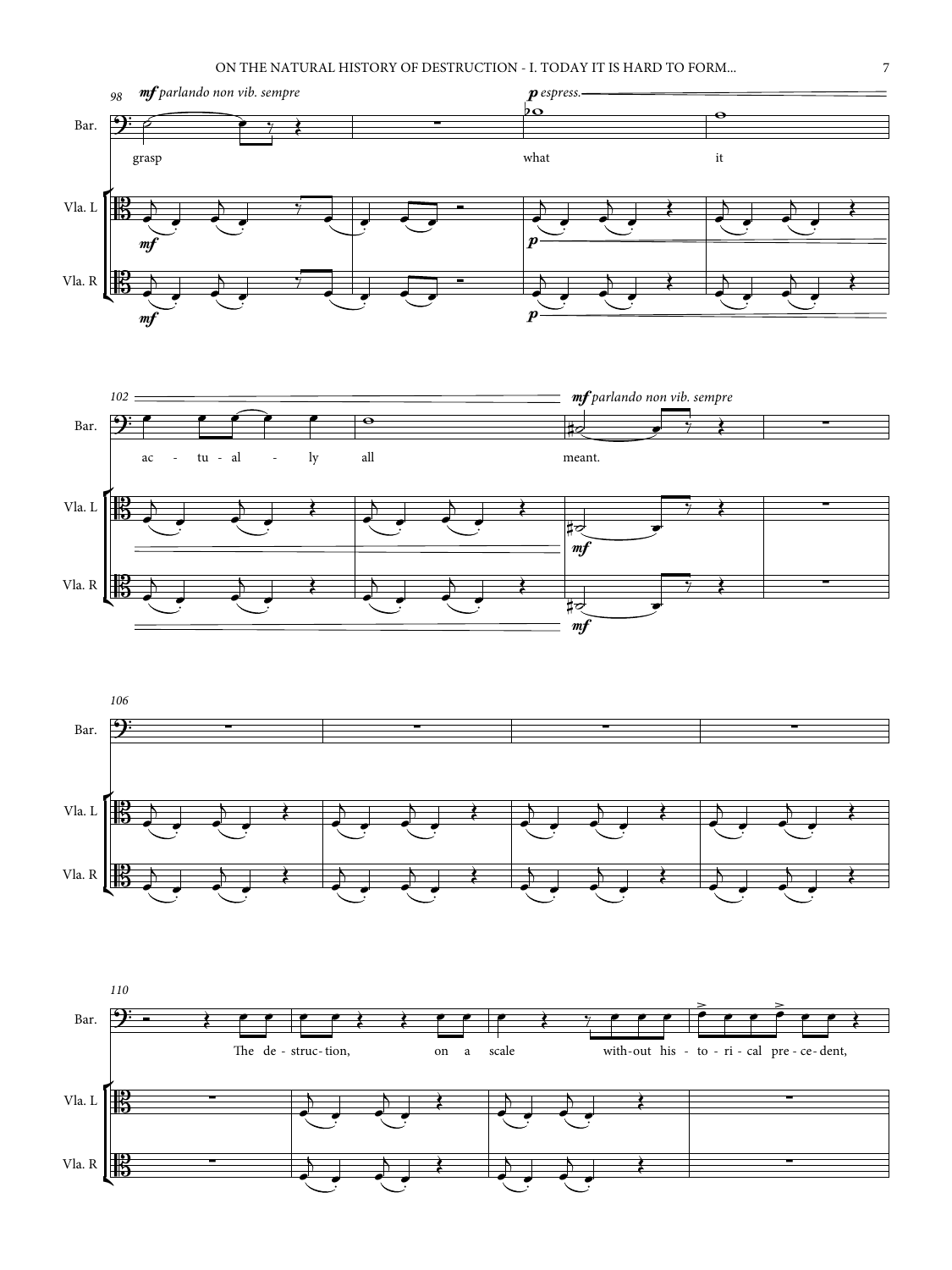





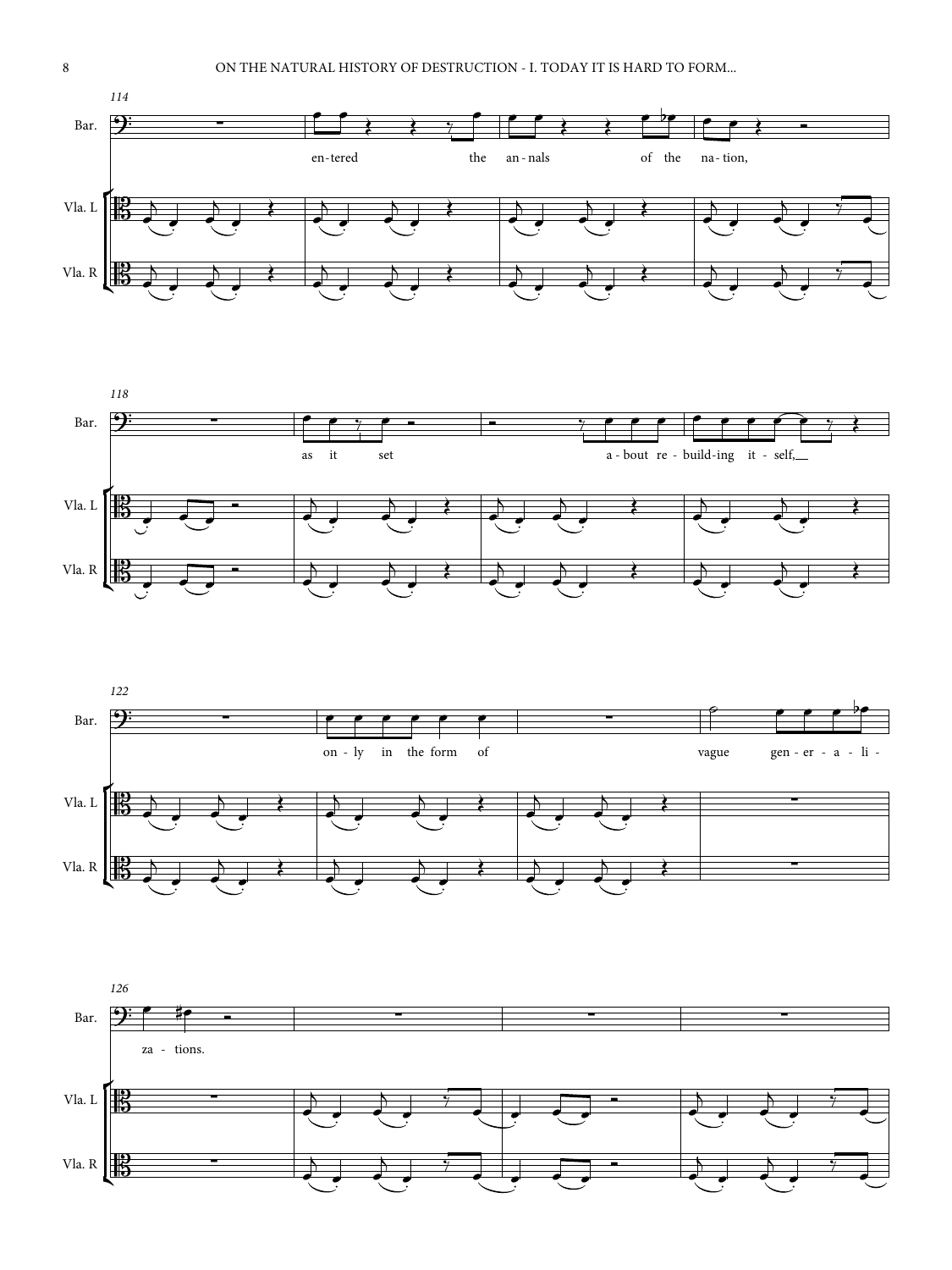





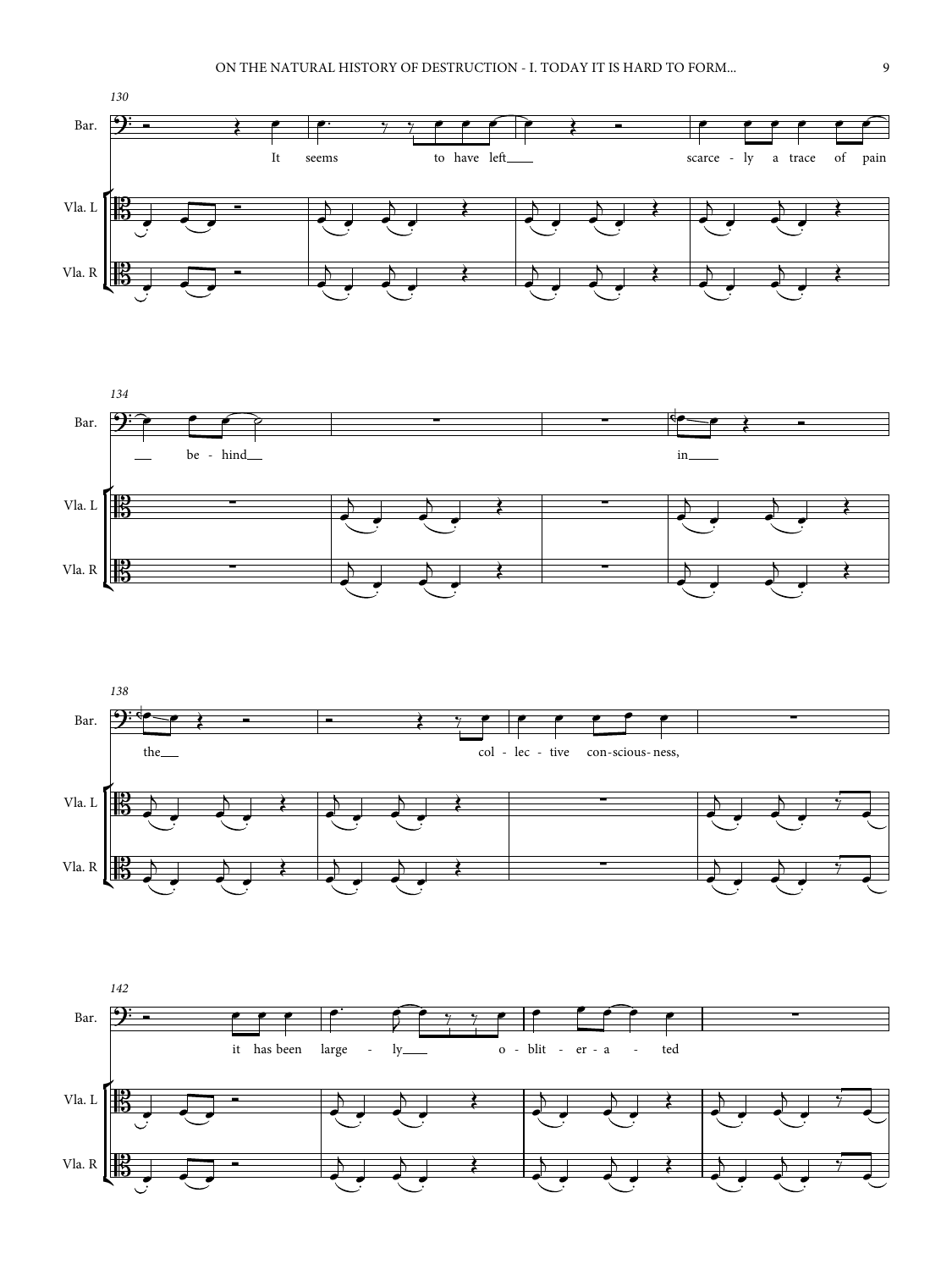





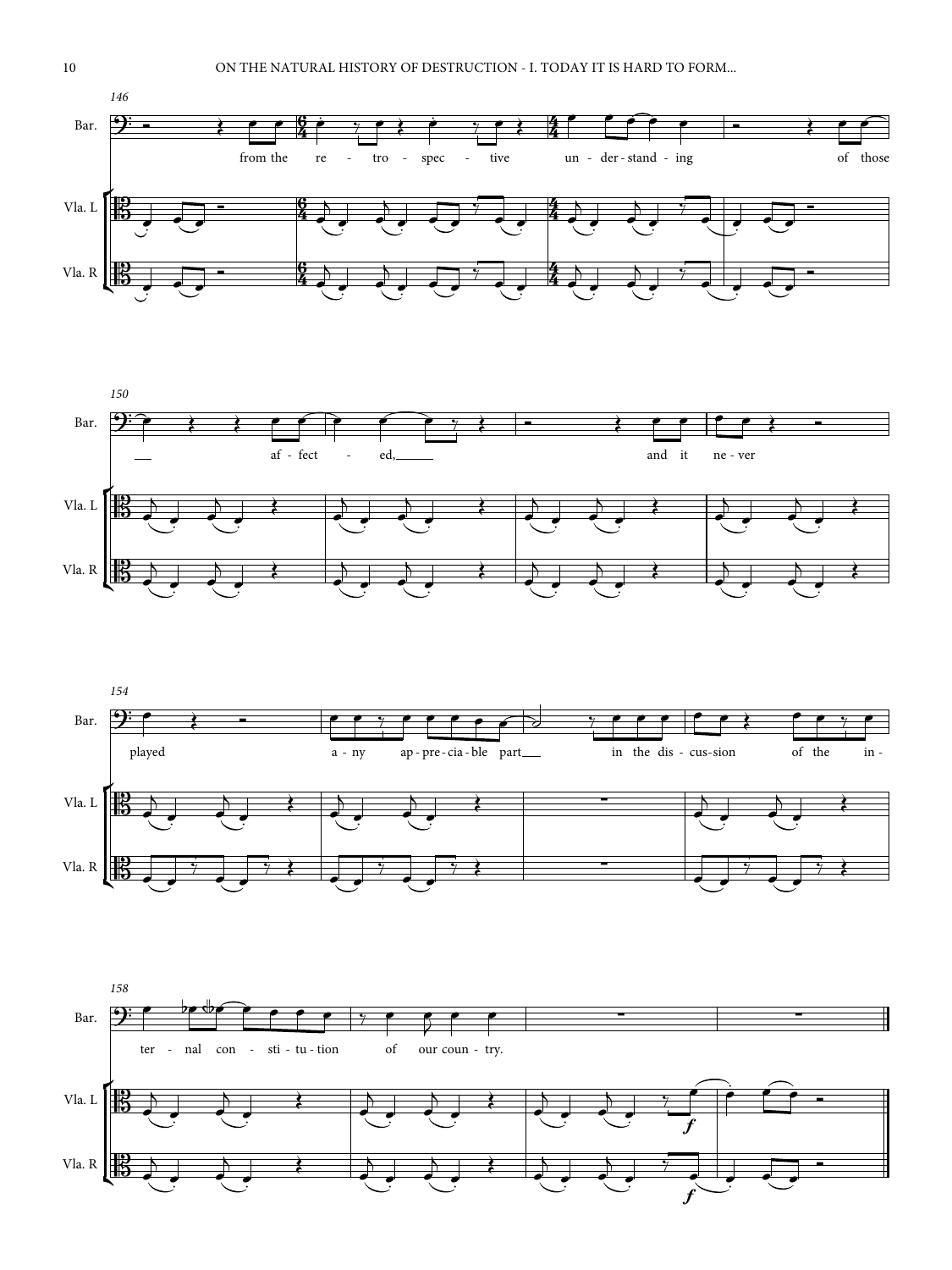II. There is a picture by Klee called *Angelus Novus*.

Walter Benjamin

Eric Shanfield

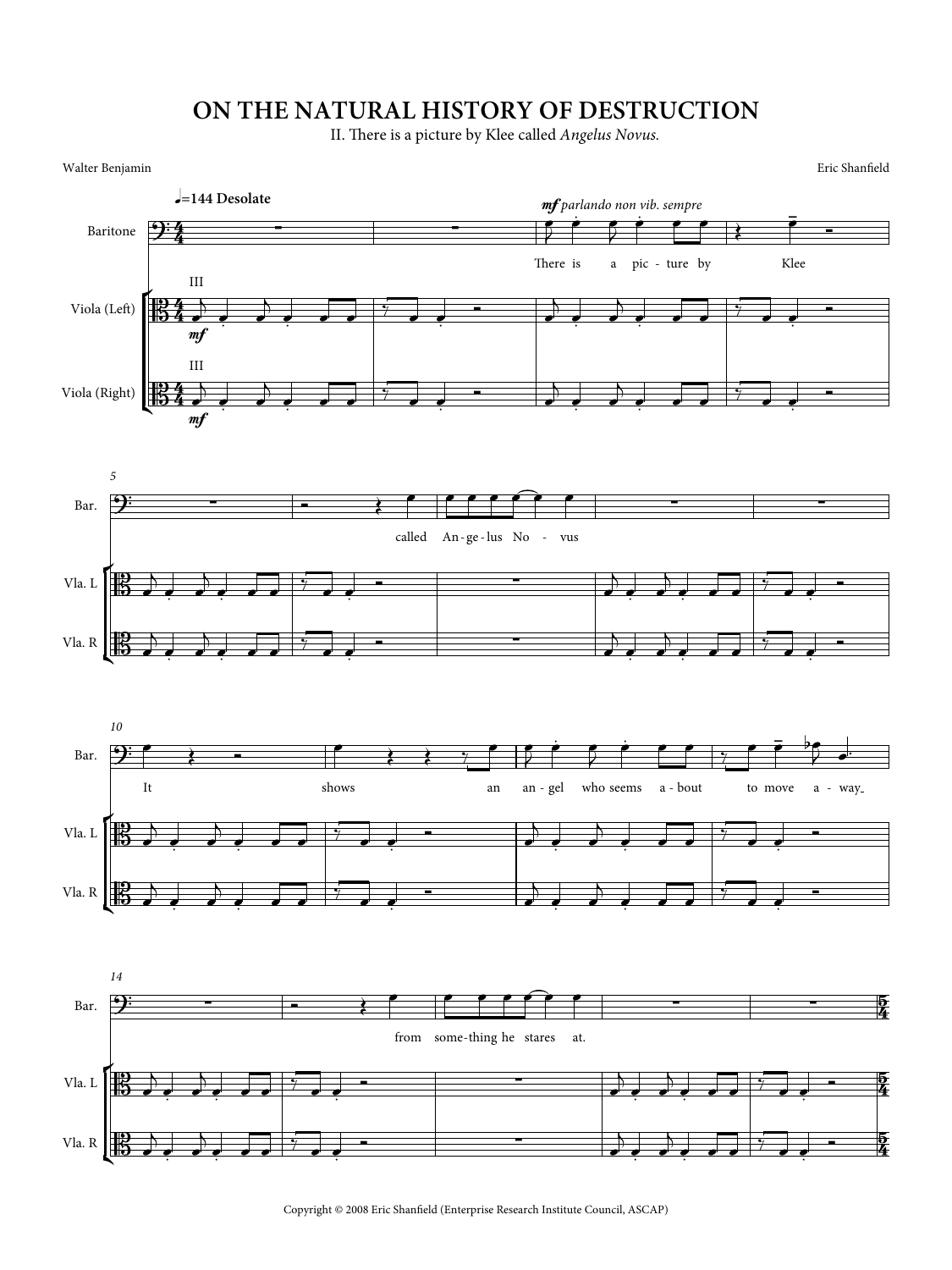





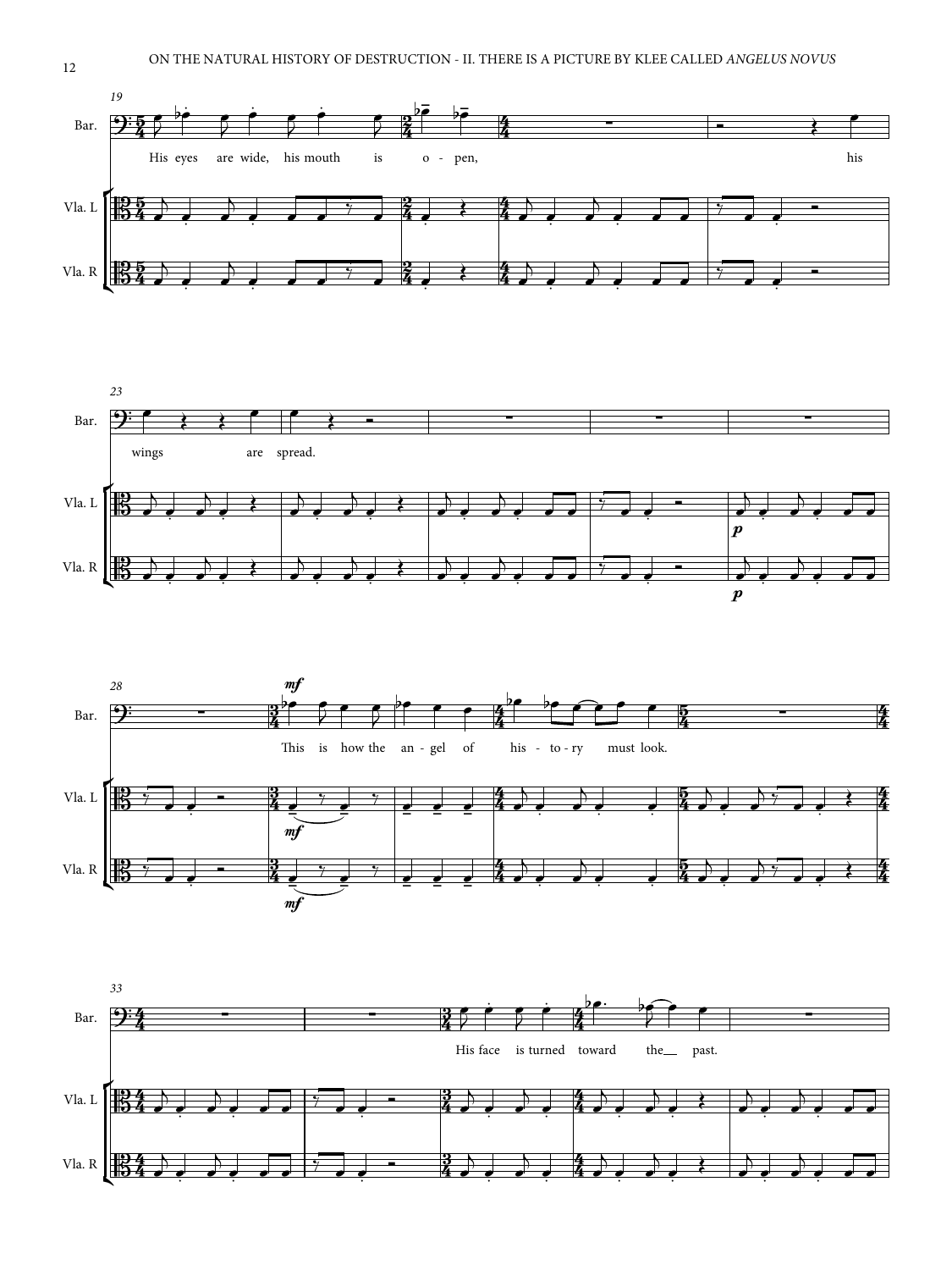





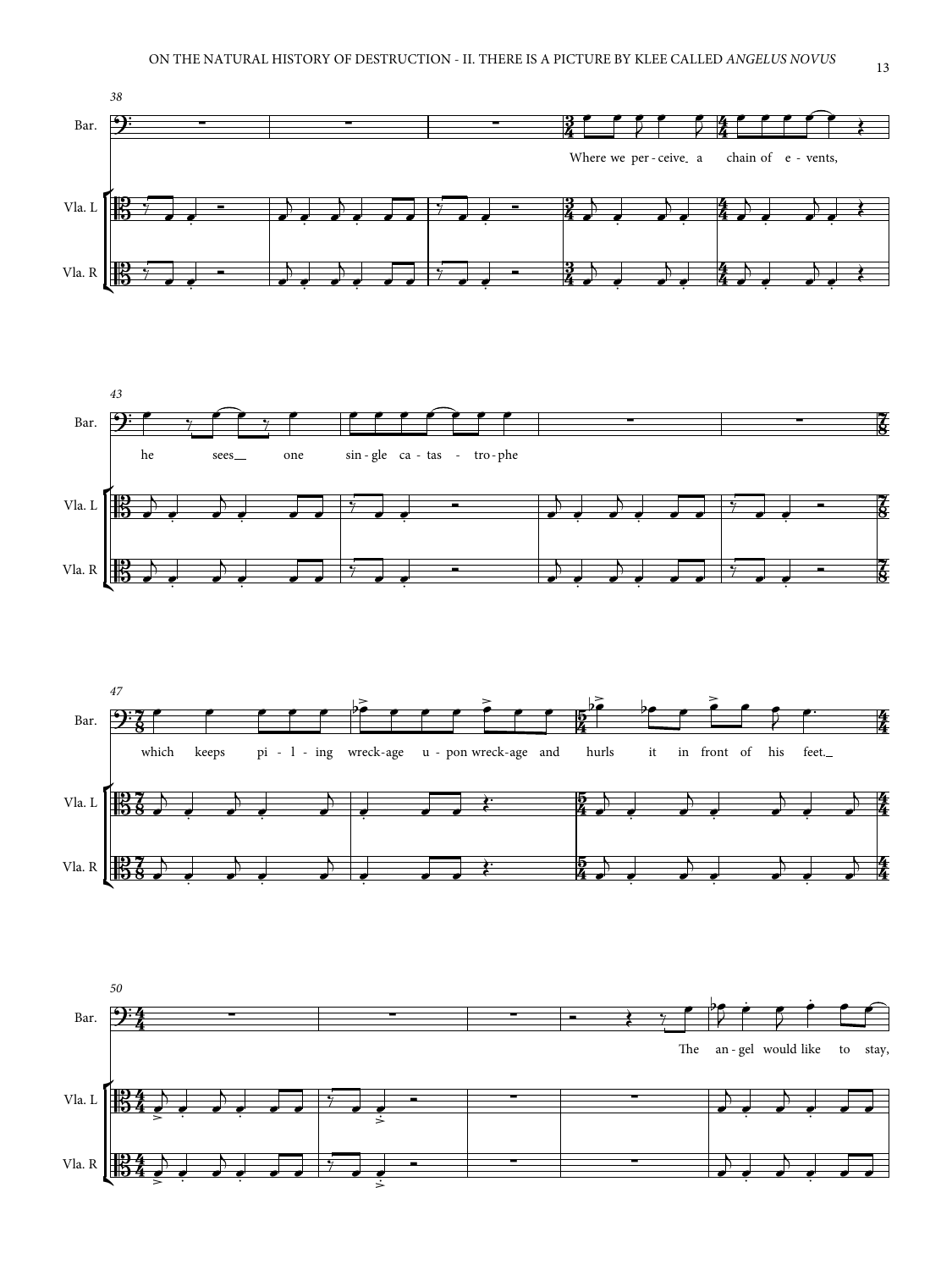





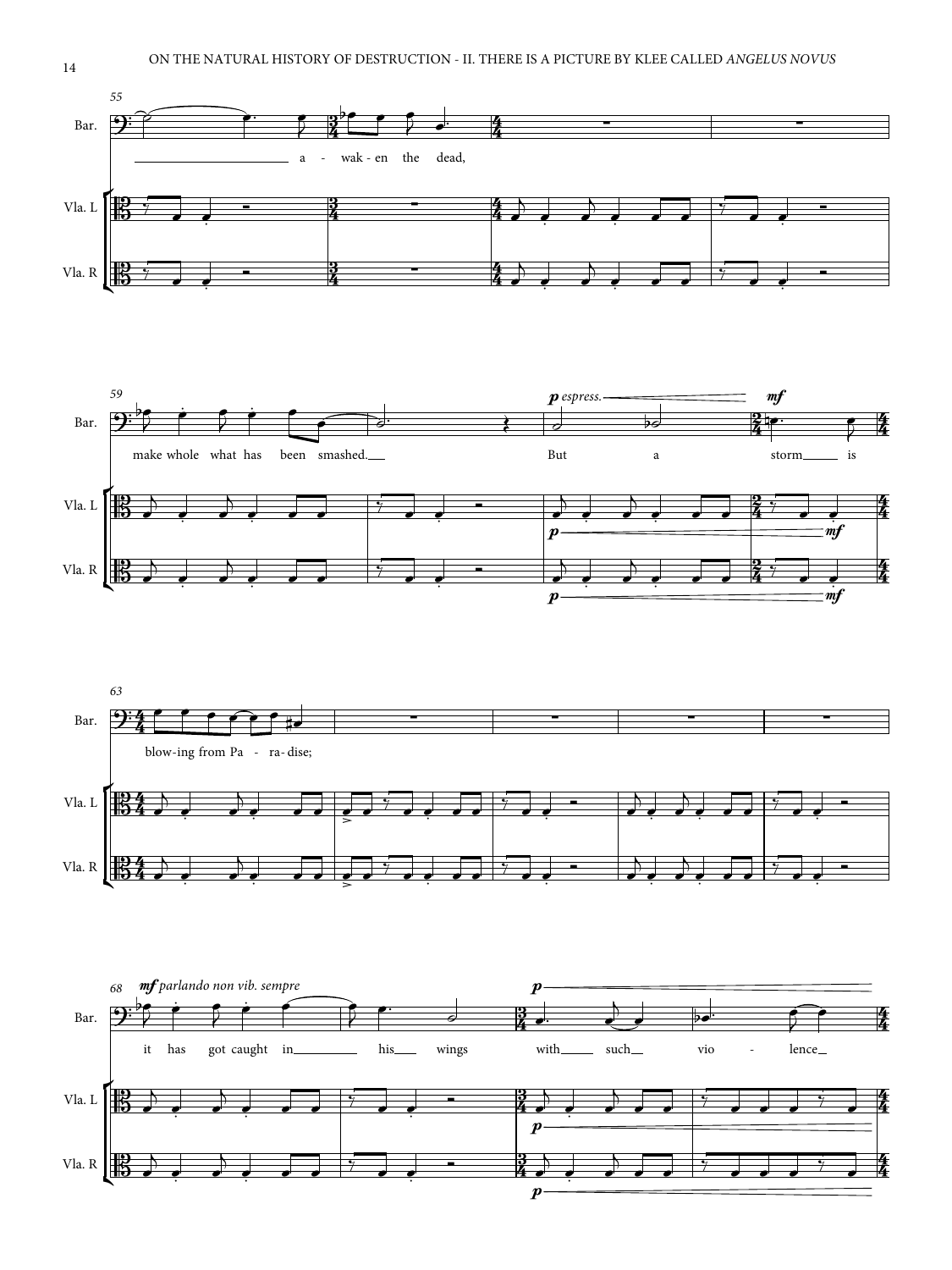







15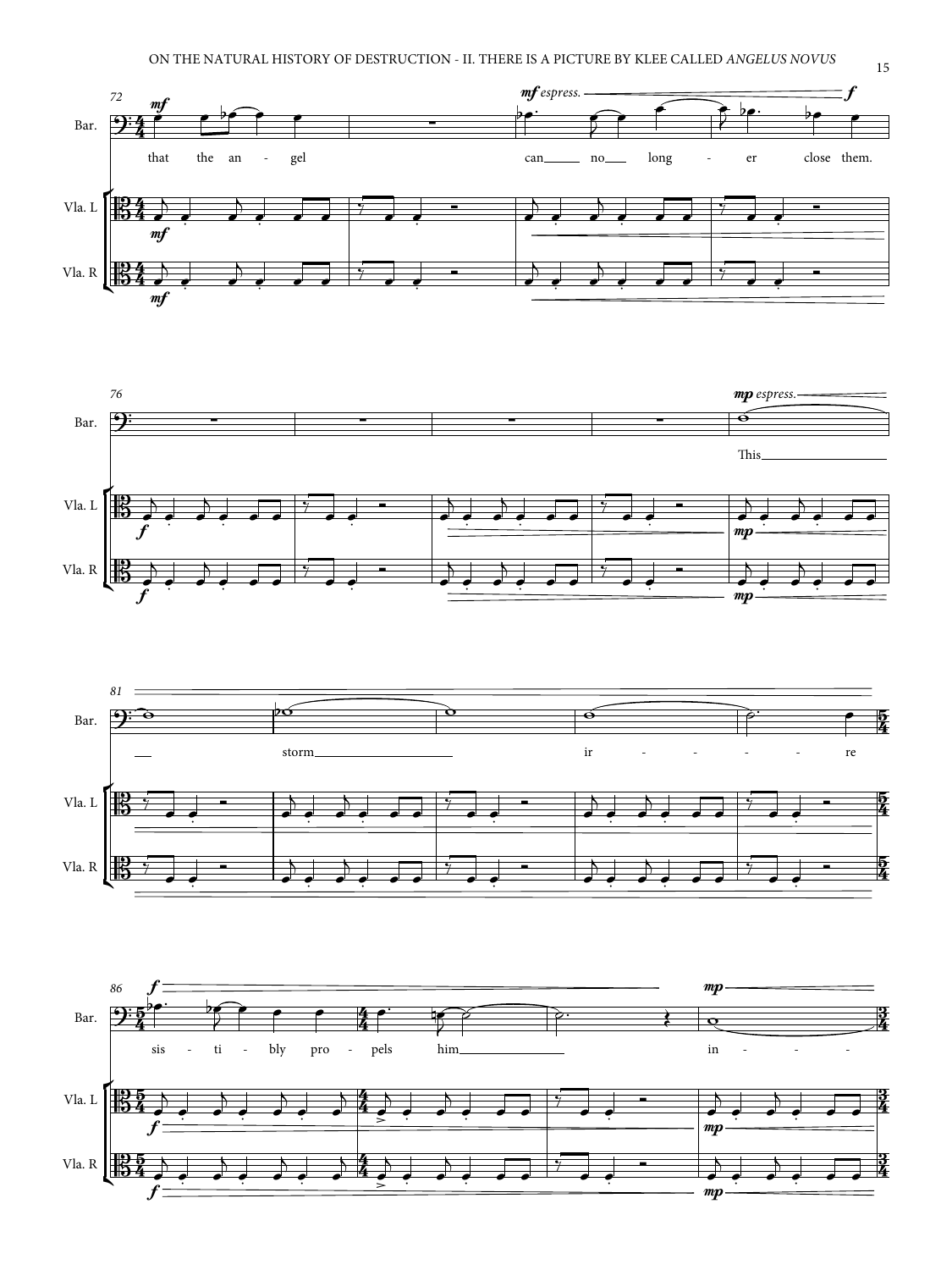





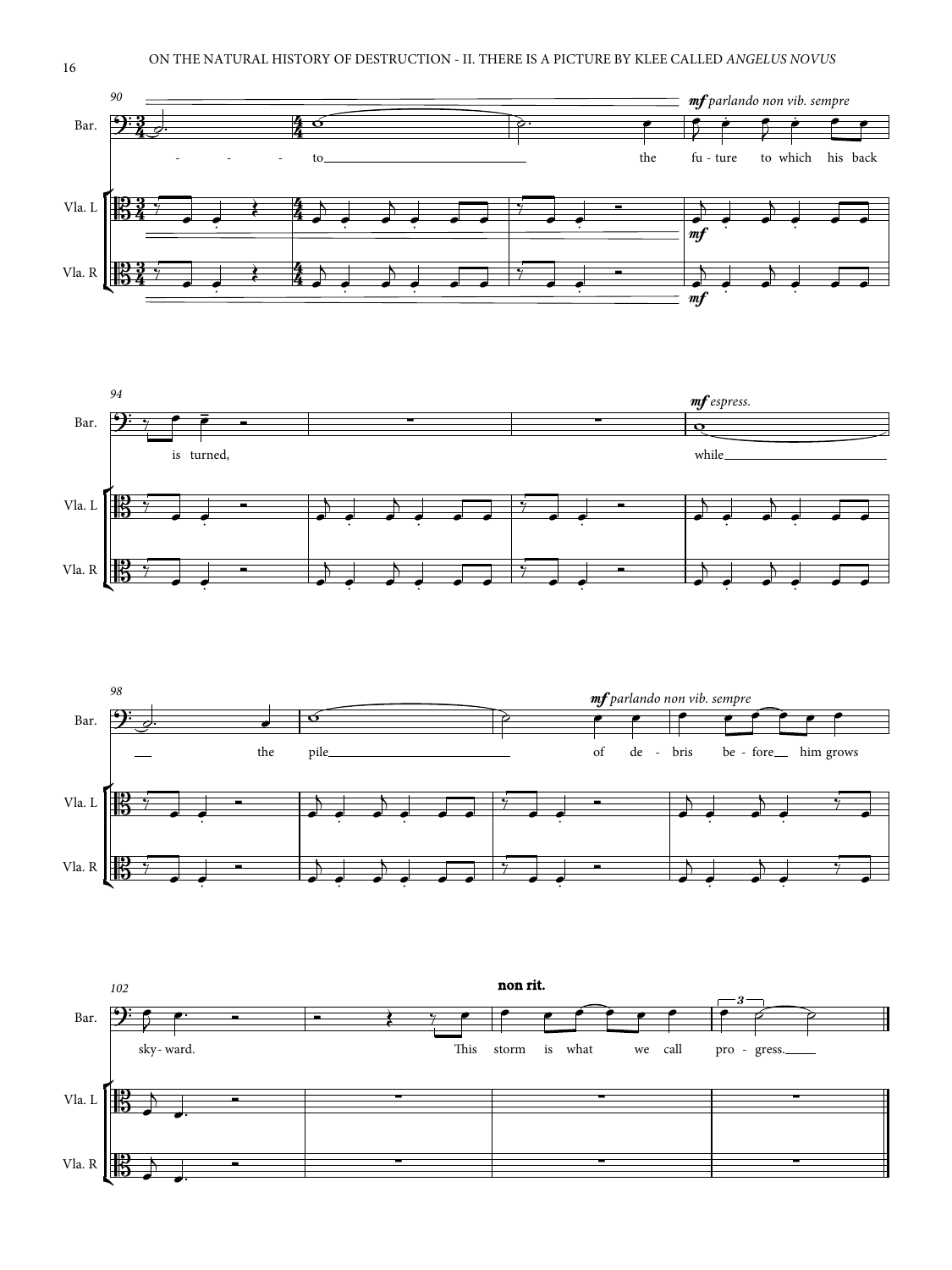III. Speer describes Hitler at a dinner...

W. G. Sebald Eric Shanfield **Eric Shanfield** 







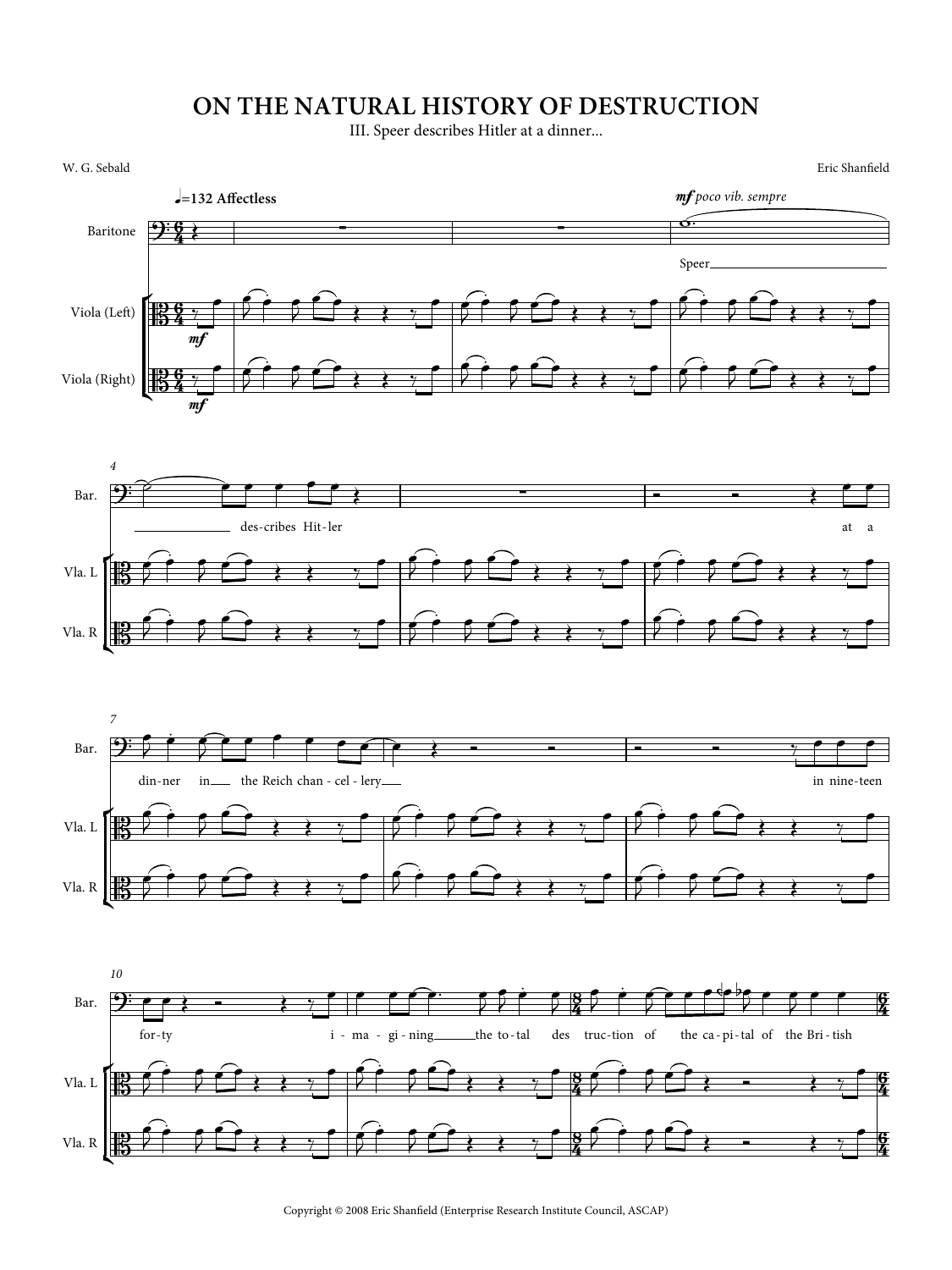





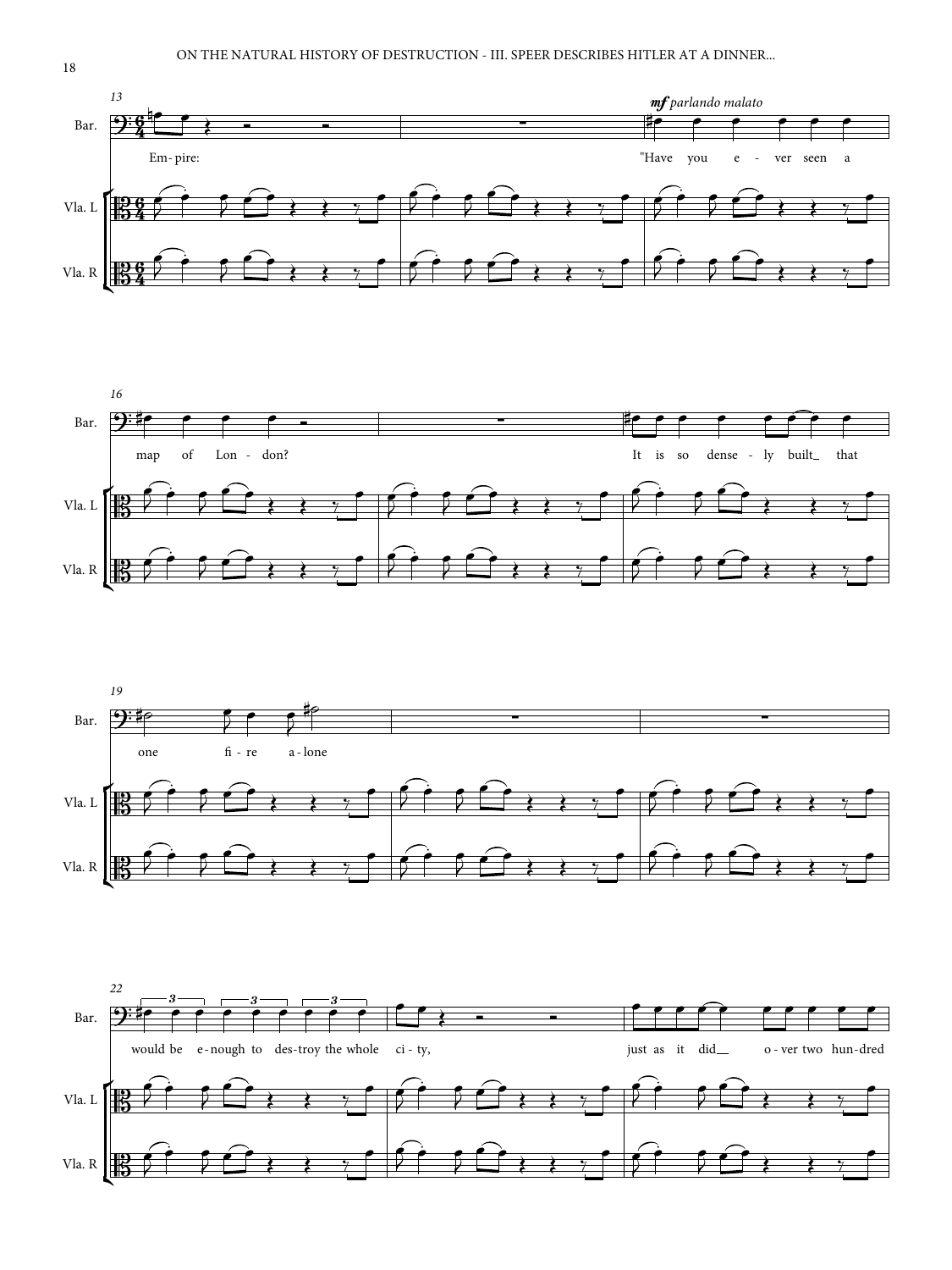





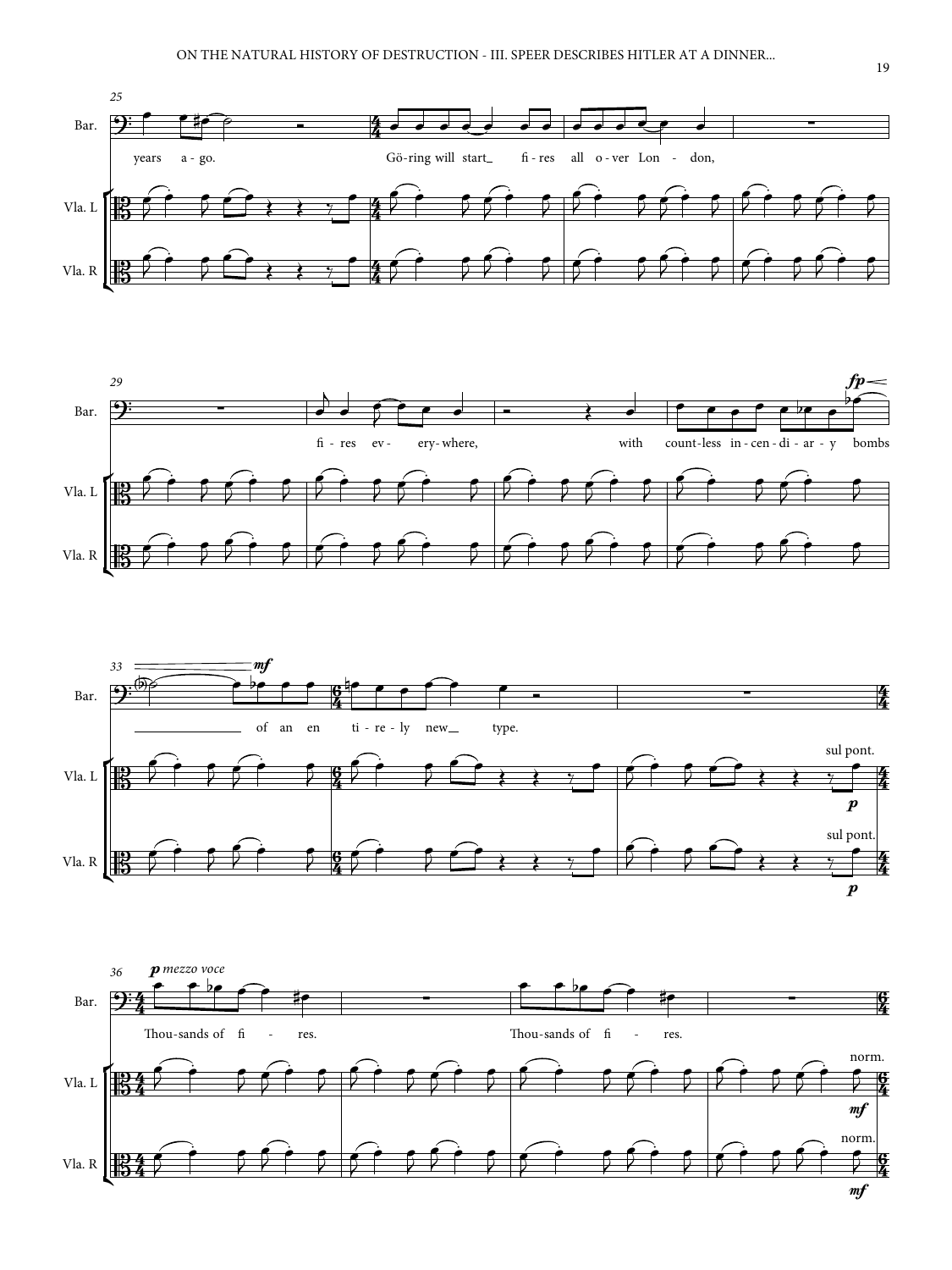





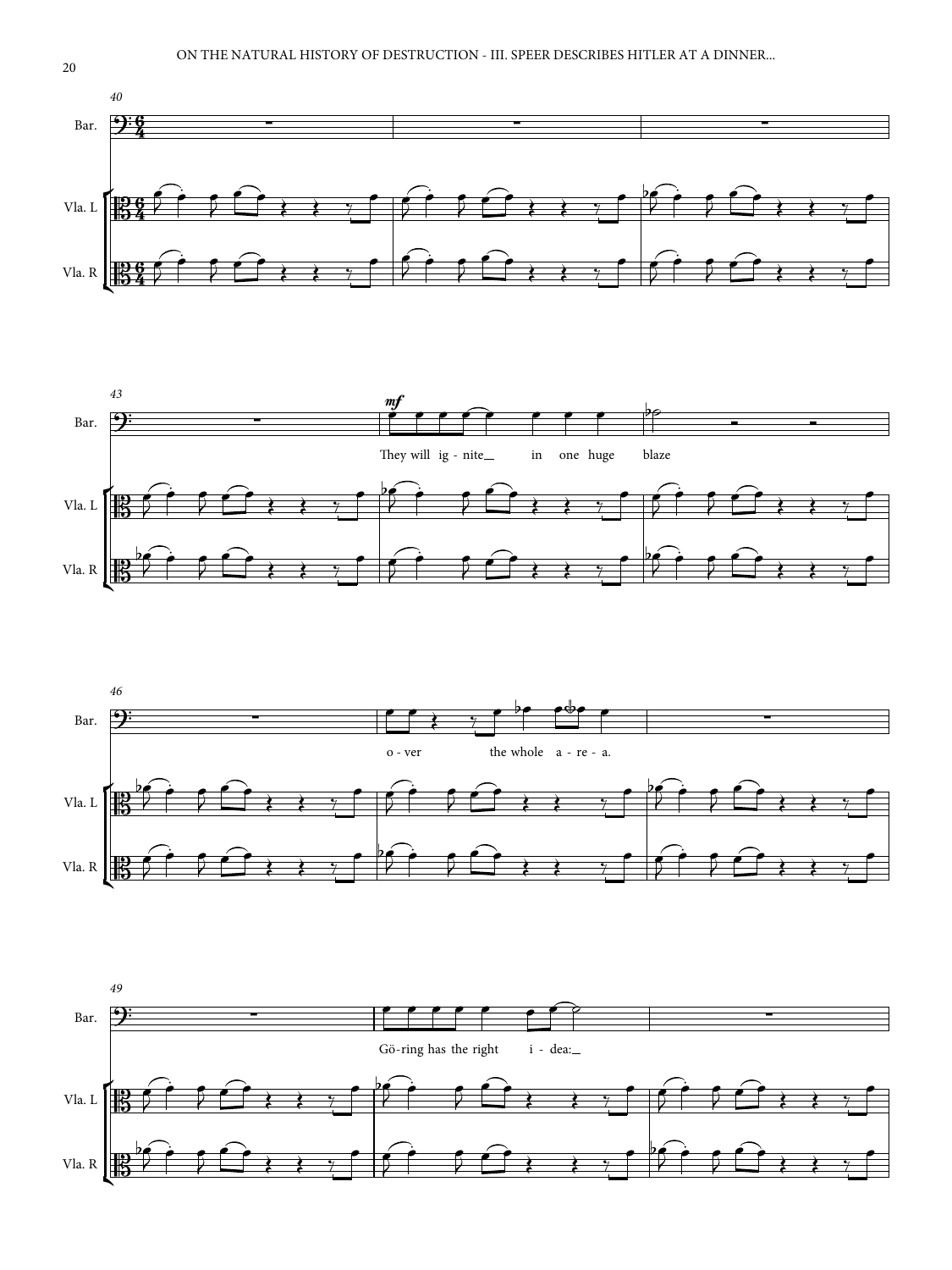





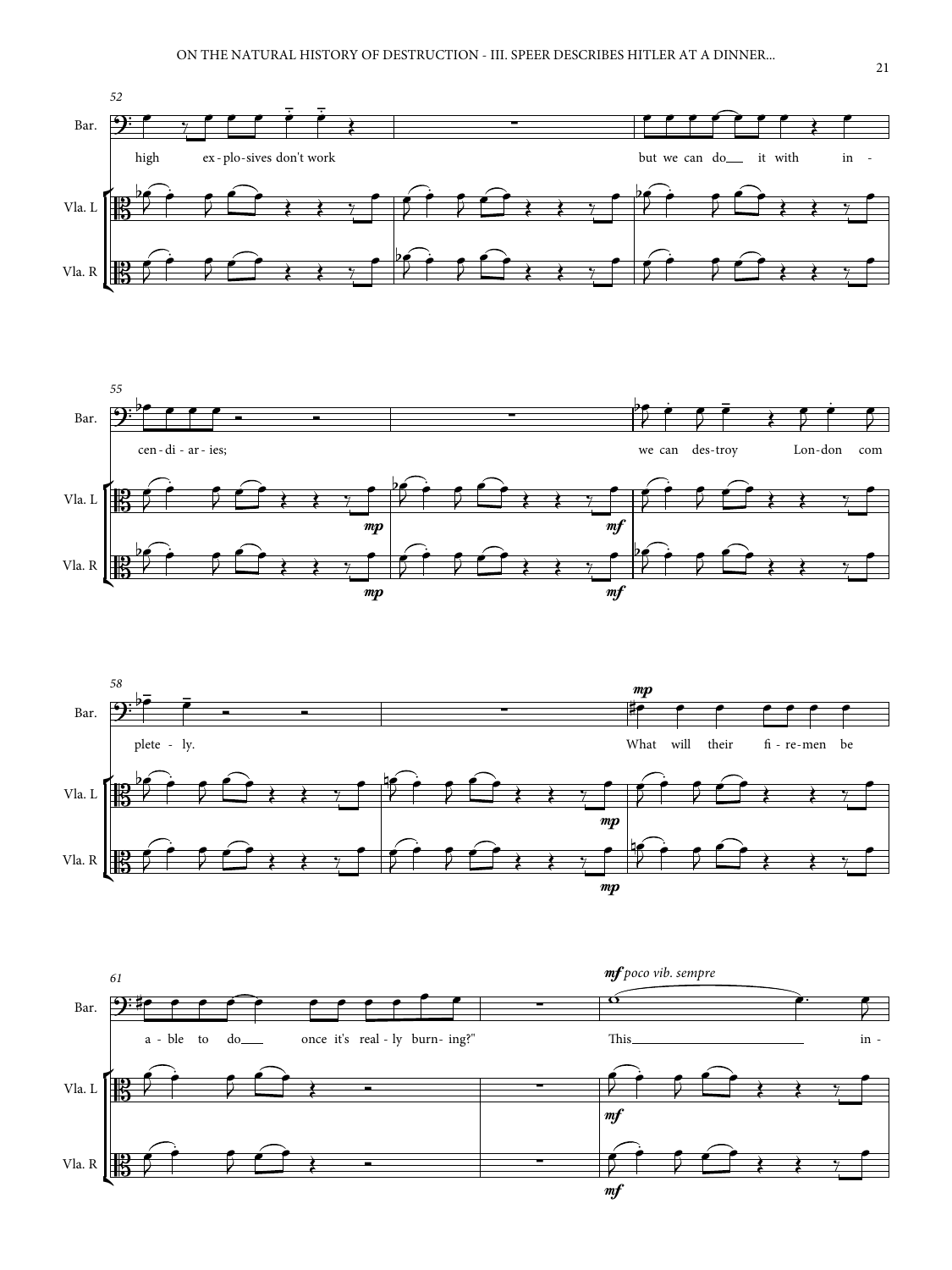





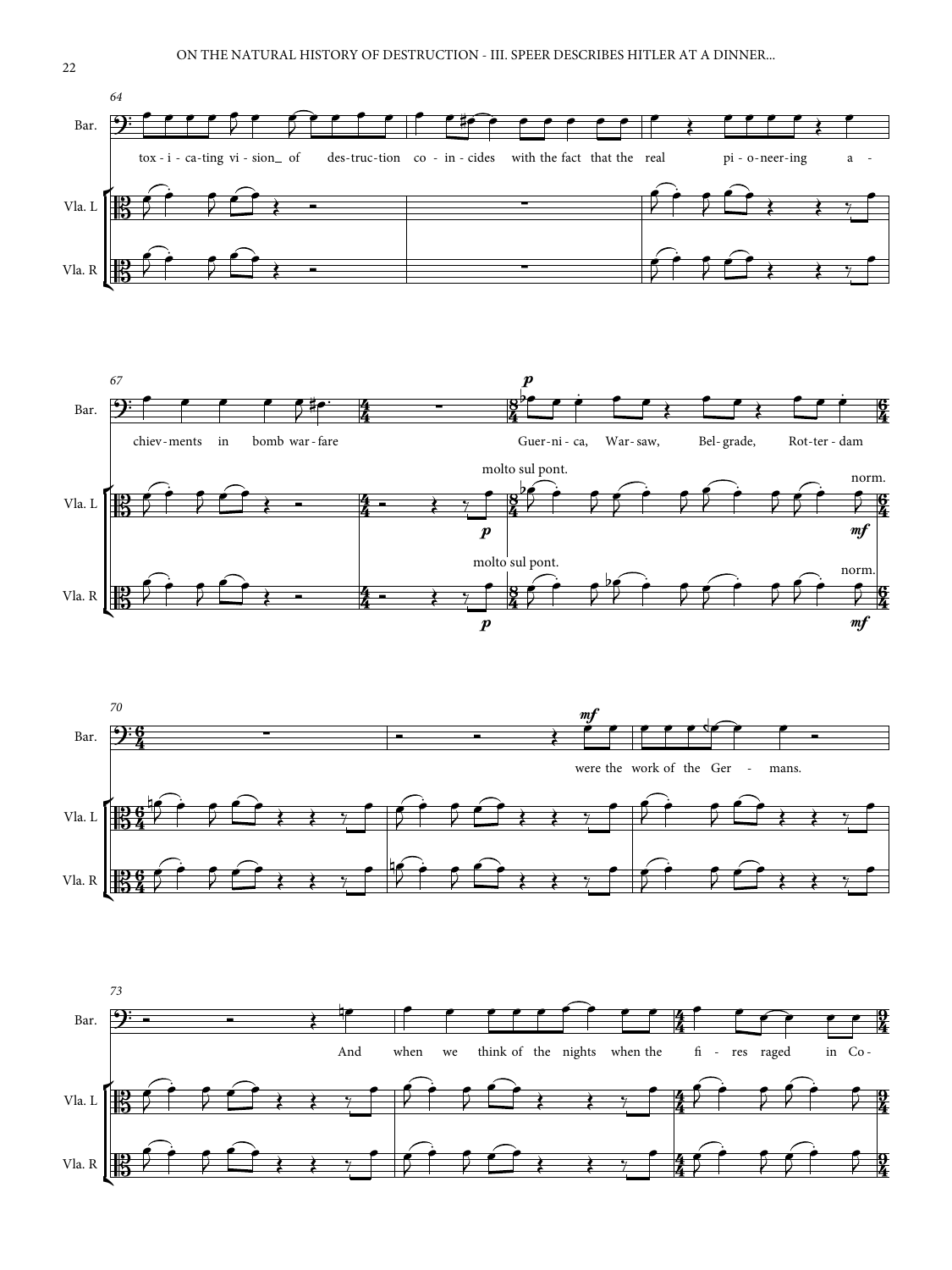





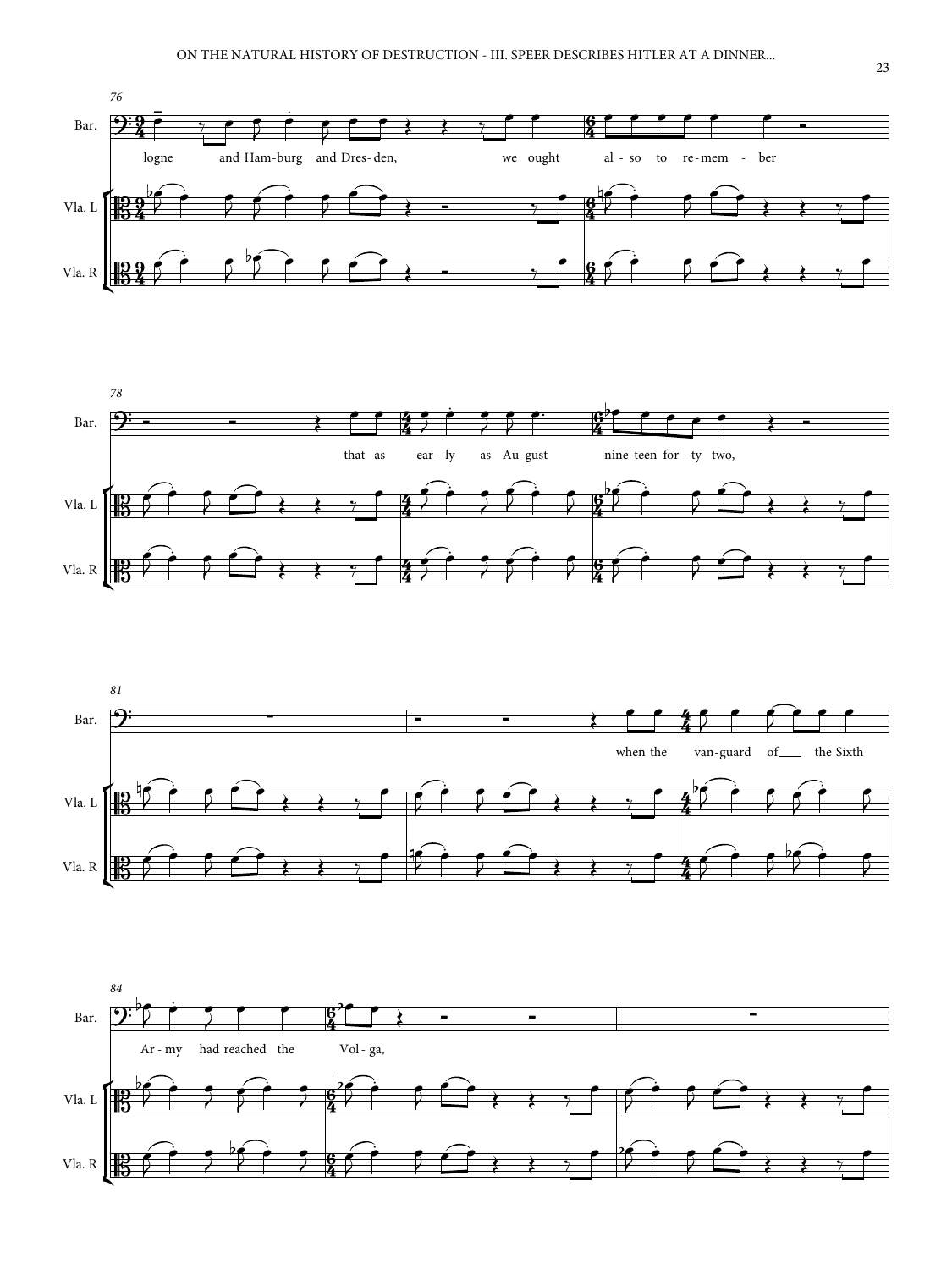